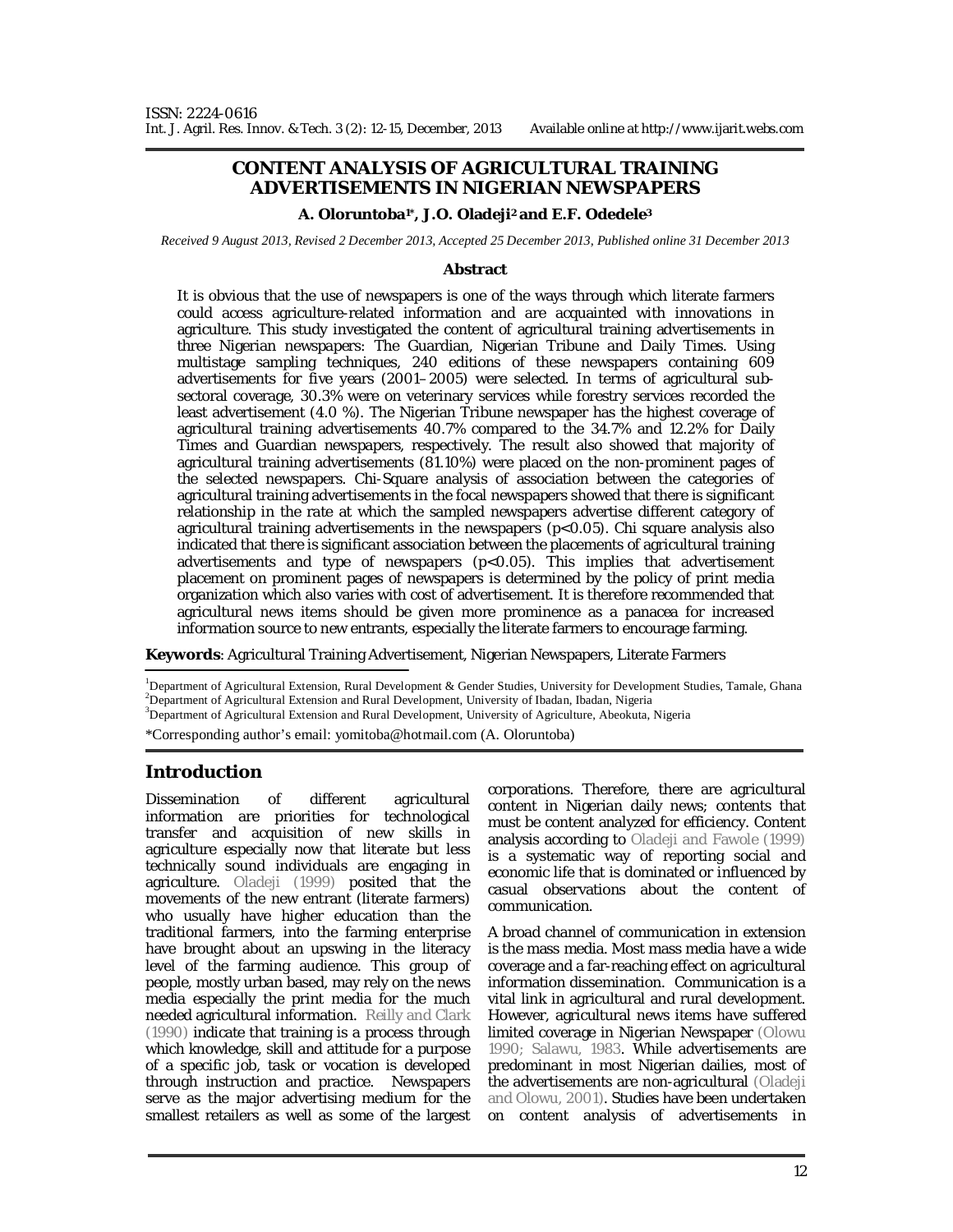Guardian newspaper (Oloruntoba and Olowu, 2001) on agricultural news and stories, visuals and information clues advertisements (Oladeji, 1999) but none has focused on agricultural training advertisements in Nigerian newspapers. It is against this background that this study will provide answers to the following questions:

- What are the content categories of agricultural training advertised in the selected Nigerian newspapers?
- What is the nature of placement of agricultural training advertisements on pages of newspapers?

# **Methodology**

There are 28 daily newspapers in Nigeria (Media World, 1996) and these newspapers constitute the study population. Sampling of newspapers was based on purposive selection and stratification based on circulation figures, location of publishing house and ownership. A five year period (July 1st 2001 to June 30th 2005) was chosen to determine the coverage given to agricultural training advertisement in three Nigerian newspapers. The period was chosen because it marked the emergence of many agricultural programmes and most especially poverty reduction programmes like Fadama II, Local Empowerment and Environmental Management Programme (LEEMP), Special Programme on Food Security (SPFS) and Community Based Poverty Reduction Project (CPRP) in the nation. Newspapers that were in circulation throughout the five year period of study were purposively considered for sampling. Consequently, The Guardian, Nigeria Tribune and Daily Times Newspapers that have wide coverage both in space and in content were selected.

Using simple random sampling technique in selecting the months in order to determine the number of editions to be examined, 50% of the months in the five year period were selected for a total of 30 months  $(6 \times 5)$ , 50% of the weeks in the months were selected for a total of 60 weeks (30 x 2), while three days were chosen from Monday to Friday as week days and a day from Saturday and Sunday, that is, weekends. This exercise made a total of two hundred and forty days (60 x 4) for the study. Hence, a total of 240 editions of newspapers were selected, used and data were analyzed with both descriptive and inferential statistics. The content of all agricultural training advertisements were analyzed based on their themes. The specific content areas prominently reported are those that have immediate functional relevance for the target audience. However, to facilitate the content analysis, six content categories that were mutually exhaustive and

exclusive were developed based on the training category as follows:

- Veterinary Services (VS) training category: This includes training advertisement on livestock related studies: Veterinary nursing and livestock management, veterinary physiology.
- Agricultural Services (AS) training category. This includes training advertisements on fish farming, animal feeds and nutrition, livestock production, pig husbandry, poultry keeping, crop protection, crop production, commercial horticulture, glass house and protected cropping, nursery practice, fruit production, vegetable, flower production, agricultural, food marketing, farm business administration and management, landscape.
- Forestry Services (FS) training category. This includes training adverts on Wood Science, Agro-forestry and forestry related activities.
- Agricultural Technology (AT) training category. This includes training adverts on agricultural mechanization, meat technology, food processing machine and any other agricultural related machine.
- Food Related (FR) training category. This include training advertisements on meat inspection, food and drink inspection, food marketing, food sciences and fisheries.
- Other Agricultural Related Training (OAR) training category. This includes training advertisements on other aspects of agriculture not mentioned.

Position of advertisement in selected newspapers and frequency are the two variables of prominence used in analyzing the editions. All agricultural training advertisements contained in the front page, middle page, back page or centre/special page of the sampled newspaper editions were considered prominent while those on other pages were rated as not prominent. The number of times agricultural training advertisements appears in front and back pages were counted and recorded. Hence, frequency is the number of times agricultural training advertisements appear on the prominent pages of the newspapers.

# *Reliability of Coding*

To ensure reliability of data, code and re-code method of reliability was employed to crosscheck accuracy of coding using the Spearman<br>Rank Correlation (r). Here 20 newspaper Rank Correlation (r). editions out of the total sample were selected. The proportion of agreement was 87 per cent.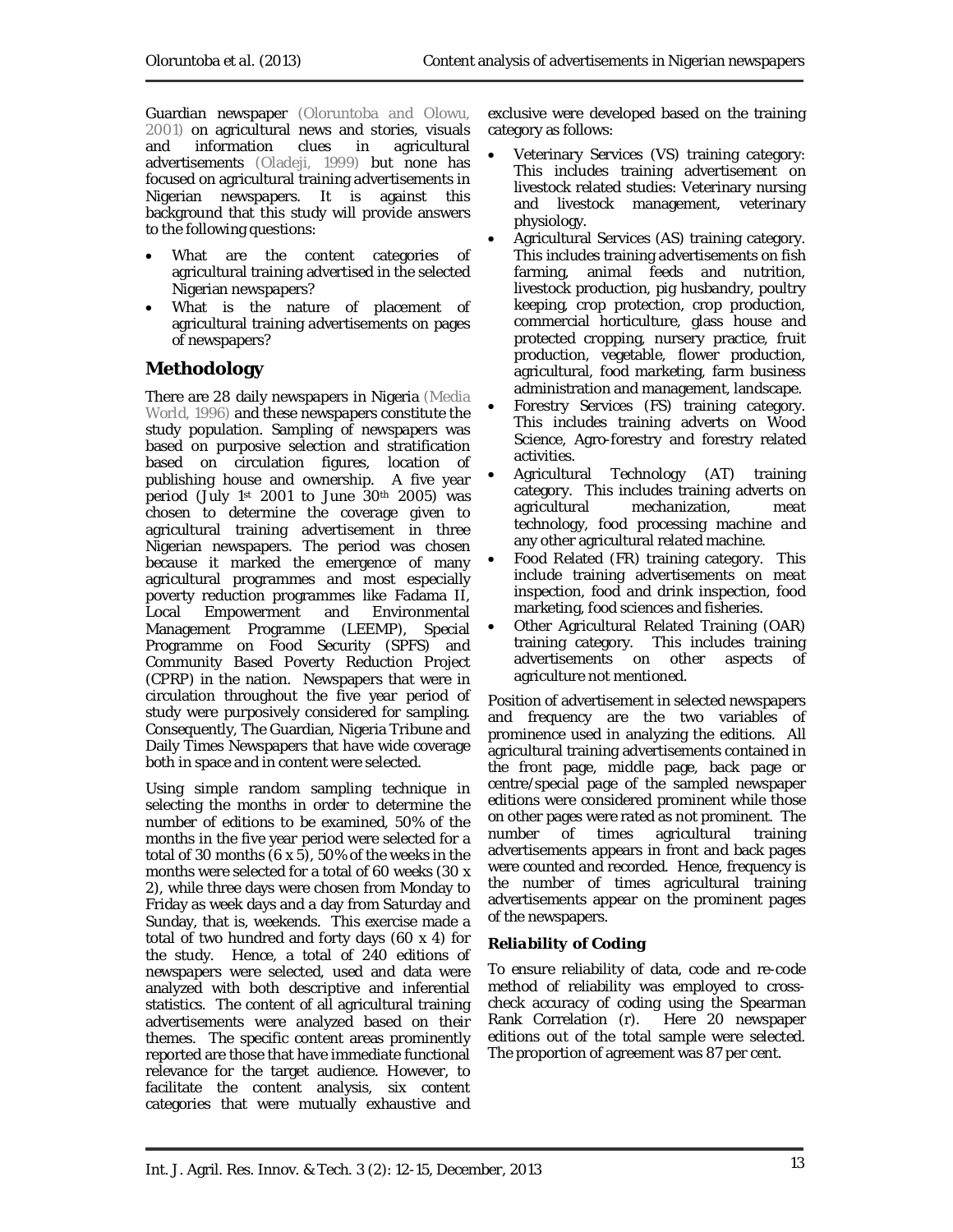# **Results and Discussion**

#### *Content category of agricultural training advertisement*

Findings showed that all the categories of Agricultural Training Advertisements were contained in the selected newspapers, except in the Guardian Newspaper that does not contain Veterinary Services and Agricultural Technology Advertisements. Olowu (1990) posited that

virtually all aspects of agriculture production activities are newsworthy because they are found in newspapers. Table 1 presents the distribution of the categories of agricultural training advertisements. Findings further revealed that the Nigerian Tribune has relatively the highest coverage with 40.7% compared with the 34.7% and 12.2% for Daily Times and The Guardian respectively.

Table 1. Categories of agricultural training advertisements

| Advertisement Category                | Daily<br>Times |      | The<br>Guardian |      | Nigerian<br>Tribune |      | Overall |      |
|---------------------------------------|----------------|------|-----------------|------|---------------------|------|---------|------|
|                                       | Freg           | %    | Freg            | %    | Freg                | %    | Freg    | %    |
| Veterinary Services (VS)              | 32             | 39.0 | Ο               | 00   | 29                  | 27.6 | 61      | 30.3 |
| Agricultural Services (AS)            | 12             | 14.6 | 6               | 42.9 | 15                  | 14.3 | 33      | 16.4 |
| Forestry Services (FS)                | 4              | 4.9  |                 | 7.1  | 3                   | 2.9  | 8       | 4.0  |
| Agricultural Tech. (AT)               | 10             | 12.2 | Ω               | 0.0  | 25                  | 23.8 | 35      | 17.4 |
| Food Related (FR)                     | 15             | 18.3 | 3               | 21.4 | 15                  | 14.3 | 33      | 16.4 |
| Other Agriculture Related (OAR)       | 9              | 11.0 | 4               | 28.6 | 18                  | 17.1 | 31      | 15.4 |
| Sub Total                             | 82             | 100  | 14              | 100  | 105                 | 100  | 201     | 100  |
| Non-Agricultural Advertisements (NAA) | 154            | 100  | 101             | 100  | 153                 | 100  | 408     | 100  |

The dominance of almost a third (30.0%) of the Veterinary Advertisements training categories may not be unconnected to the outbreak of epidemics such as the avian Influenza (Bird flu), Swine Fever and Swine flu in the livestock subsector within the period in the country. Again, livestock and fish farming are now in vogue among new entrant farmers than other aspects of agriculture. This brings to the fore the specific training needs advertisements for this category of farmers for optimum service delivery. According to FAO (1997), training is useful only when it is designed to meet the need of trainee, and is offered to people who will benefit from it.

#### *Placement of agricultural training advertisements*

Findings on Table 2 showed that the majority of agricultural training advertisements were placed on the non-prominent pages of the selected newspapers (81.10%) while few (18.90%) were displayed on prominent pages. This report is in agreement with previous findings that agricultural news or activities are mostly placed on non prominent newspaper pages (Agumagu, 1988; Fawole, 1995). Placement of agricultural advertisements on prominent pages of newspapers is a function of request for the pages by manufacturers, marketers or advertising agencies of agricultural products or services as well as the ability to pay the advertisement rates of prominent pages as advertisement rates differ for prominent and non-prominent pages of Nigerian Newspapers (Oladeji, 1999; Oloruntoba and Olowu, 2001).

| Table 2. Prominence of agricultural training advertisements in selected Nigerian newspapers |  |  |
|---------------------------------------------------------------------------------------------|--|--|
|                                                                                             |  |  |

| Position of Advertisement       | Daily |      | The      |          | Nigerian |         | Overall |      |
|---------------------------------|-------|------|----------|----------|----------|---------|---------|------|
|                                 | Times |      |          | Guardian |          | Tribune |         |      |
| Agricultural Advertisement      | Freq. | %    | Freq.    | %        | Freq.    | %       | Freq.   | $\%$ |
| <b>Front Page</b>               | 2     | 2.4  | O        | 0.0      | 4        | 3.8     | 6       | 3.0  |
| Back Page                       |       | 8.5  |          | 7.1      | 10       | 9.5     | 18      | 9.0  |
| Centre Page                     | 2     | 2.4  | 0        | 0.0      | 3        | 2.9     | 5       | 2.5  |
| Special Page                    | 4     | 4.9  |          | 7.1      | 4        | 3.8     | 9       | 4.5  |
| Other Page                      | 67    | 81.7 | 12       | 85.7     | 84       | 80.0    | 163     | 81.1 |
| Total                           | 82    | 100  | 14       | 100      | 105      | 100     | 201     | 100  |
| Position of Advertisements      | Daily |      | The      |          | Nigerian |         | Overall |      |
|                                 | Times |      | Guardian |          | Tribune  |         |         |      |
| Non-agricultural Advertisements | Freg. | %    | Freg.    | %        | Freg.    | %       | Freq.   | %    |
| <b>Front Page</b>               | 19    | 12.3 | 24       | 23.8     | 34       | 22.2    | 77      | 18.9 |
| <b>Back Page</b>                | 39    | 25.3 | 48       | 47.5     | 36       | 23.5    | 123     | 30.1 |
| Centre Page                     | 20    | 13.0 | 5        | 5.0      | 44       | 28.8    | 69      | 16.9 |
| Special Page                    | 21    | 13.6 | 3        | 3.0      | 16       | 10.5    | 40      | 9.8  |
| Other Pages                     | 55    | 35.7 | 21       | 20.7     | 23       | 15.0    | 99      | 24.3 |
| Total                           | 154   | 100  | 101      | 100      | 153      | 100     | 408     | 100  |